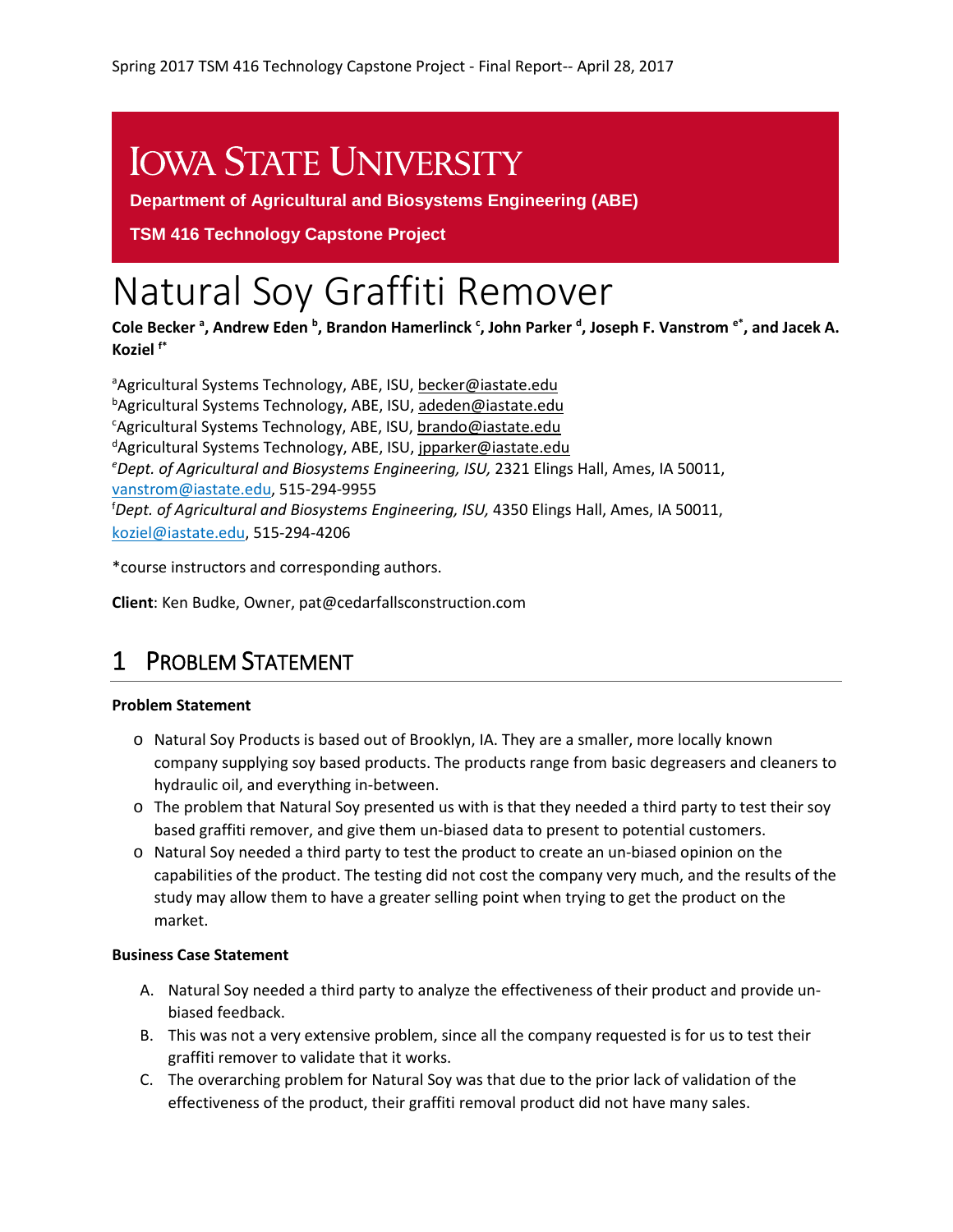- *D.* It made sense to address this problem for the company by testing and reviewing their product. With that they will have un-biased data to use when selling the soy based graffiti remover.
- *E.* Natural Soy as a company cared about this problem, as well as anyone wanting a non-toxic biodegradable graffiti removal product. These people cared about the validation because they wanted a product that works, and is safer for the environment than other products currently on the market.

## 2 GOAL STATEMENT

#### • **Main Objective(s) and Specific Objectives**

- $\circ$  The main objective was to test Natural Soy's graffiti product against the competitors. This study was intended to provide Natural Soy with a third party un-biased validation of their product.
- $\circ$  Specific objectives included: purchasing the test samples, painting said test samples, and testing the graffiti removal products.
- $\circ$  Potential areas for injury were: lifting of heavy objects, eye injuries, and minor cuts and scrapes.
- $\circ$  Actions to reduce the risks included: proper lifting techniques, wearing proper PPE, and always being cautious of the surroundings.

#### • **Rationale**

 $\circ$  Now that testing is completed, we are able to report the effectiveness of Natural Soy's graffiti removal product.

# 3 PROJECT PLAN/OUTLINE

#### **A. Methods/Approach**

- o **Data collection**:
	- o In order to gather the information needed, we used online resources and industry professionals.

#### o **Skills**:

o A few of the skills needed include, but are not limited to; fabrication, problem solving, innovation, and painting skills.

#### o **Solutions**:

- o To evaluate the effectiveness of the product, we used side-by-side comparisson and digital RGB values. The effectiveness of the products was determined by how well the graffiti was removed, visually and numerically. Pictures were taken of every sample and input into the program Digimizer. By importing the sample pictures into Digimizer, we were able to use a numerical (RGB) value to show how much graffiti was be removed.
- o Our solution to providing a third-party validation of this product meets the client's expectations and is consistent with our objectives and scope of the project.